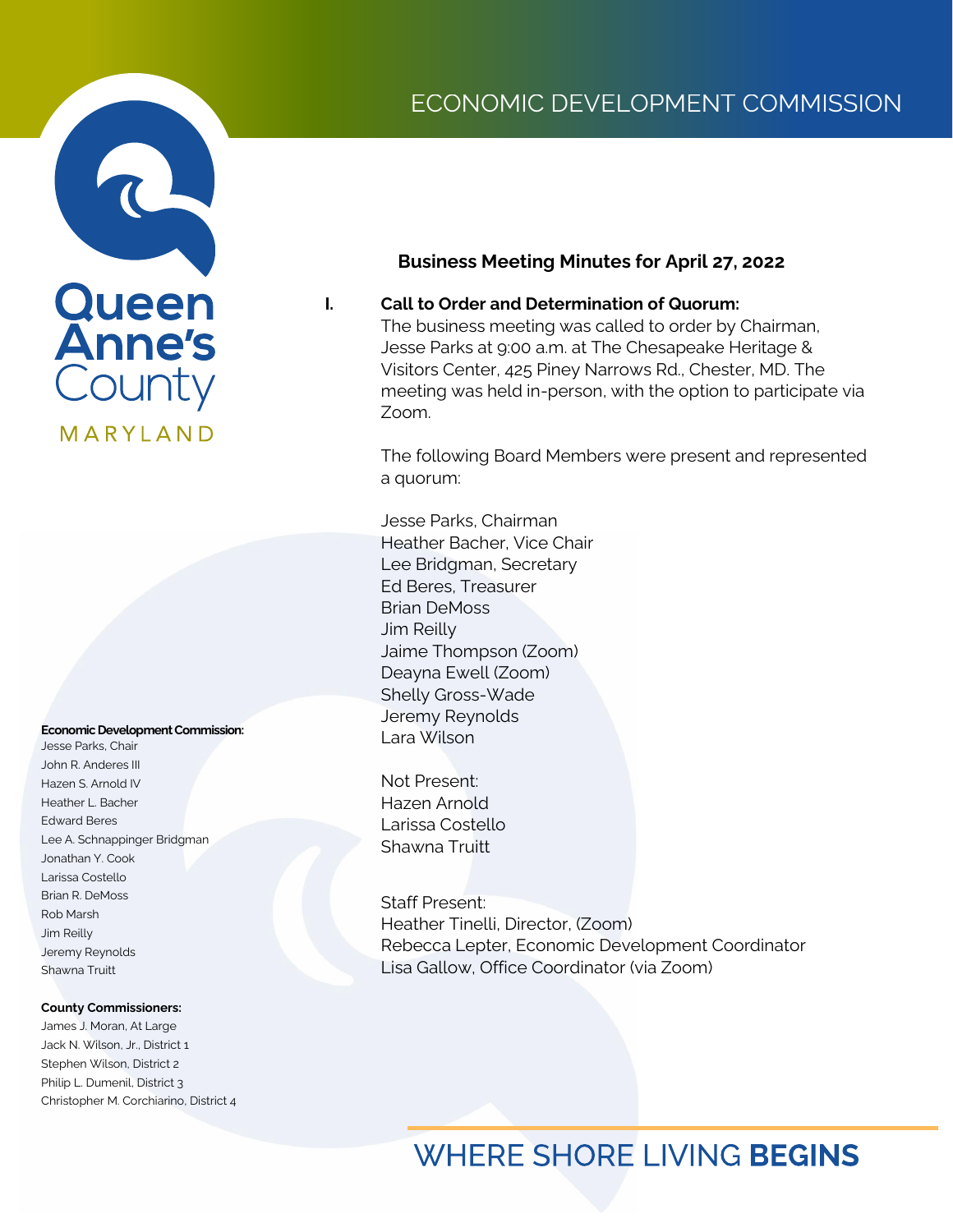Others present:

Chris Corchiarino, Commissioner, Queen Anne's County Gigi Windley, Director, Kent Narrows Development Foundation Nancy LaJoice, Sr. Business Dev. Representative, Dept. of Commerce (Zoom) Dave Harper, VP of Workforce & Academic Programs, Chesapeake College Mike Arntz, Community Liaison, Congressmen Andy Harris (Zoom) Dan Schneckenburger, Exec. Dir., Upper Shore Workforce Invest. Board Connie Dean, Career Tech. Liaison, QAC Economic & Tourism Development Steve Johnson, Planner, QAC Planning & Zoning Paige Tilghman, Economic Development Manager, Town of Centreville Jody Schulz, Owner, Fisherman's Village, KN Boatel, Hyatt and KNDF Chair Grayson Middleton, Eastern Shore Outreach Coord., Office of Governor Hogan Stephanie Jones, Senior Planner, QAC Planning & Zoning Jack Kemp, Mgt. Team Member at Schrader's Outdoors Lisa Schrader, Owners, Schrader's Outdoors (Zoom) Drew Turner, Development and Project Manager, Douglas Development (Zoom) Linda Friday, President, Queen Anne's County Chamber of Commerce

### **II. Approval of Agenda and Minutes:**

Agenda: On a motion made by Jim Reilly and seconded by Ed Beres, the April meeting agenda was approved by a unanimous vote of all members present.

Minutes: There were 2 corrections to be made on the March Meeting Minutes. Lara Wilson was present, and Shelly Wade-Gross did not second the adjournment of the meeting. Both were corrected and, on a motion, made by Jim Reilly and seconded by Lee Bridgmon, the March meeting minutes were approved by a unanimous vote of all members present.

- **III. Treasurers Report:** Mr. Beres, Treasurer, stated the account managed by Chesapeake Charities has a current balance of \$2,803.25.
- **IV. Commissioners Report:** Queen Anne's County Commissioner, Chris Corchiarino, provided an update to the board on behalf of the County Commissioners:
	- **A.** At the previous evenings County Commissioner's meeting the budget for FY 2023 was approved and has now been made public. Public hearings will be held in May.
	- **B.** In an update regarding the Comprehensive Plan, he stated there is only one issue remaining that requires additional details and discussion, but they anticipate the final plan will be filed on June 14, 2022.

### **V. Department of Economic & Tourism Development Update:**

**A. Economic Development**: Rebecca Lepter provided a department update for the EDC: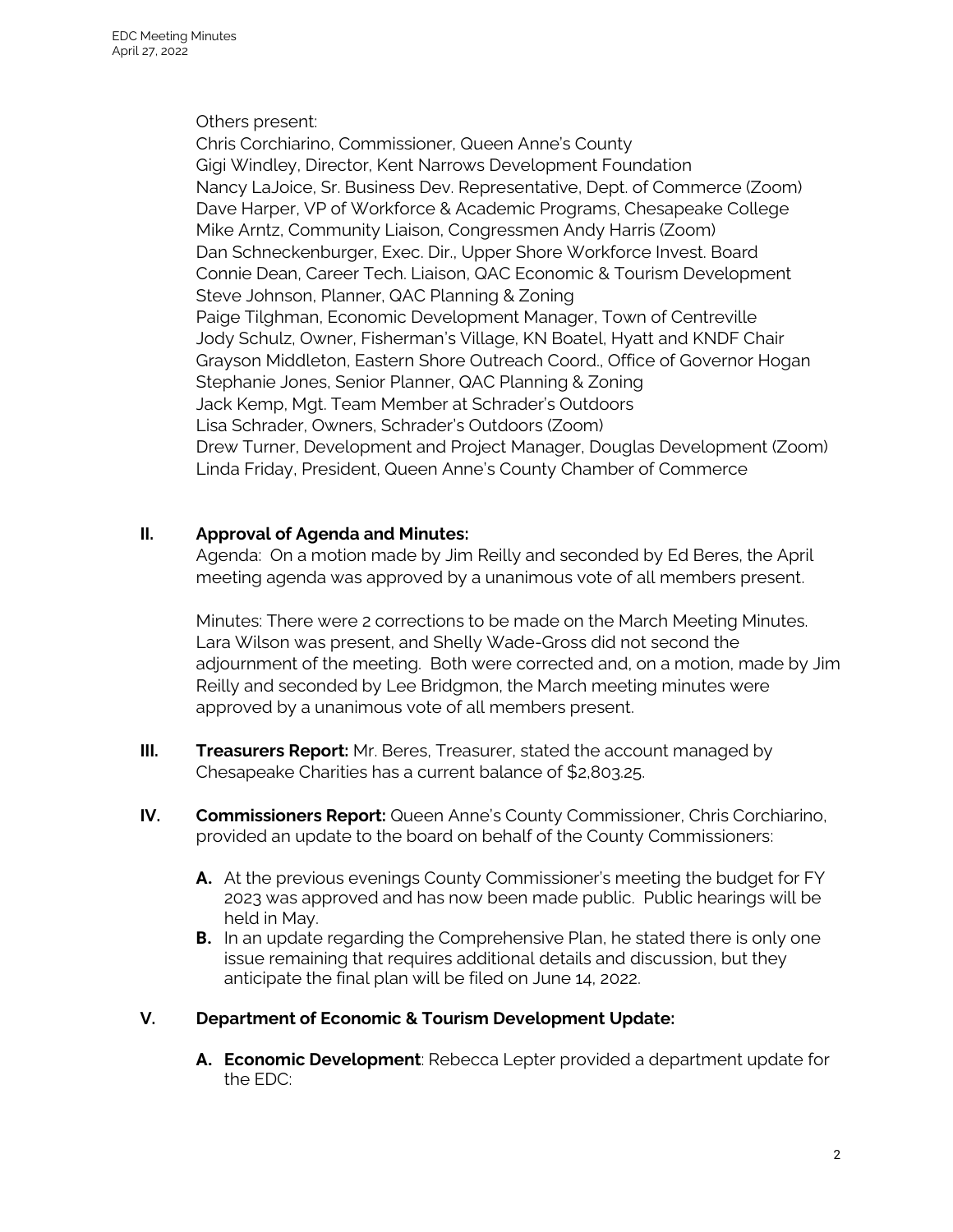- i. Ferry Feasibility Study Collaboration continues adding more counties Calvert, Somerset, Anne Arundel with several more counties showing interest. The department met with the counties in March and continue weekly meetings to prepare for an EDA local assistance grant and other potential grant opportunities.
- ii. The department co-hosted the Access to Capital Workshop with the QAC Chamber of Commerce to provide support to local and potential business owners that are interested in starting or growing their business. The next workshop will focus on workforce development and will be held on June 9, 2022.
- iii. Business Attraction, Retention and Expansion:
	- 1. Target opened on April 3rd and department staff attended the ribbon cutting.
	- 2. EDIF approved funds for Eastern Shore Urgent Care to purchase Xray equipment. The owners expect the facility to be up and running this fall
	- 3. The department consistently receives requests from business owners and realtors looking for commercial space. Staff will be making it a priority to build relationships with commercial realtors to get a better understanding of the market.
	- 4. Business visits for the month of April have included Sauer Compressors, The Edge/Edge Foundation, Hyatt Commercial and Prince Limousine.
	- 5. Met with the Broadband Advisory Council to discuss high speed options for the Chesapeake Bay Business Park. A follow-up meeting will be held with providers to discuss options.
	- 6. Ribbon cutting for UMMS Urgent Care in Chester is scheduled for next week. UMMS has invited EDC members to attend.
	- 7. The department recently approved two Enterprise Zone applications for Kent Island Orthodontics and Libbey's Restaurant.
- iv. Community Development:
	- 1. Former Sudlersville Middle School Feasibility Study: Currently interviewing shortlisted candidates for the study and expect to get final approval at the May 10 Commissioner's Meeting.
	- 2. Collaboration with the Town of Sudlersville: The department has been outreaching to representatives of the Town to explore their needs and assist with brainstorming around revitalization efforts. An initial meeting included QAC Economic & Development, QAC Planning & Zoning, MD Dept. of Housing & Community Dev., MD Dept. of Planning, MD Dept. of Commerce and representatives from the Town of Sudlersville. An action plan was developed that will start with the renewal of their Sustainable Community Action Plan, and from there agencies will work together to offer support and funding to the town, as needed.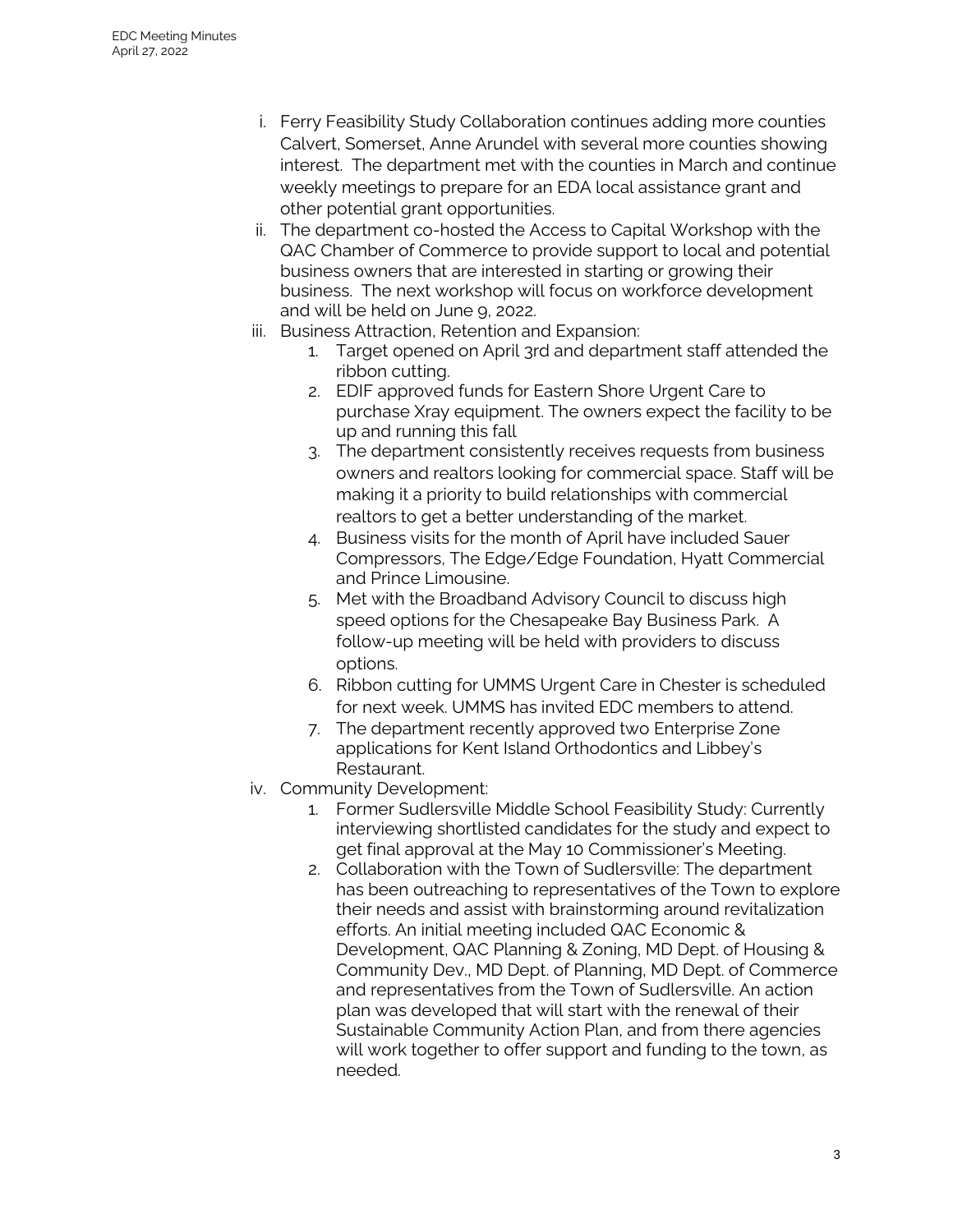- **B. Tourism**: Lisa Gallow, Office Coordinator, provided an update for the EDC Board:
	- i. Katie Clendaniel has taken a new position. The Tourism Marketing & Destination Specialist position is currently being advertised.
	- ii. Staff are diligently working to post all local events to the website Calendar of Events. The Visit Queen Anne's website offers the ability to submit local events, and once approved, they will be included in the calendar. They have also created a Social Media Plan to schedule posts, support local events and share details for tourism-based businesses, partners, and assets in the county.
	- iii. The Kent Island Days event in Stevensville will be returning this year on May 21st. .
	- iv. Staff set up a booth at the Bay Bridge Boat Show and shared an immense amount literature throughout the 4-day event. The department created 2 new info sheets for the boat show that are now available in the visitor center. The first info sheet contains all local marinas and the services they offer, and the second sheet contains all local charter boats with their services listed as well.
	- v. National Tourism Week is the first week of May and QAC Tourism is following the MD Tourism "Faces of Tourism" campaign to highlight local partners. We have created a post for local residents and business owners to submit nominations for "Hospitality Heroes" in the county. This are employees that go above and beyond to provide excellent customer service to our visitors. Please follow the link on the Visit Queen Annes Facebook post or contact Lisa directly if you would like to nominate an individual.
	- vi. Staff will be implementing a QR Campaign to engage tourists when they are here in the county. They are in beginning stages of executing a test run with some select local businesses. The QR codes will be specific to each business so the department can track the inquiry to determine which are most effective for the project. Some ideas are clings/decals in restaurant waiting areas, hotel rooms, restaurant menus, kiosk on trails etc.
	- vii. The department continues to work with Stevensville A&E to create By-Laws, MOU and further development of the district and their planning.
	- viii. The department has recently updated all their marketing ads/digital campaigns for the Spring/Summer seasons.
- **C. Workforce Development:** Connie Dean, Career Technology Liaison, provided an update oner her current progress and projects:
	- i. KRM will be hosting a Job Fair at the Chesapeake Bay Business Park that is open to all businesses located in the park. It will be held on 4/28 from 3 to 5pm and individuals will visit the businesses.
	- ii. Meeting with MD Business Round Table to re-establish a partnership between local businesses and our schools to implement MD Business Round Table curriculum and activities.
	- iii. Encouraging local business leaders to participate in MD Business Round Table programs by taking training to present MD Bus. Round Table Curriculum to students in the schools.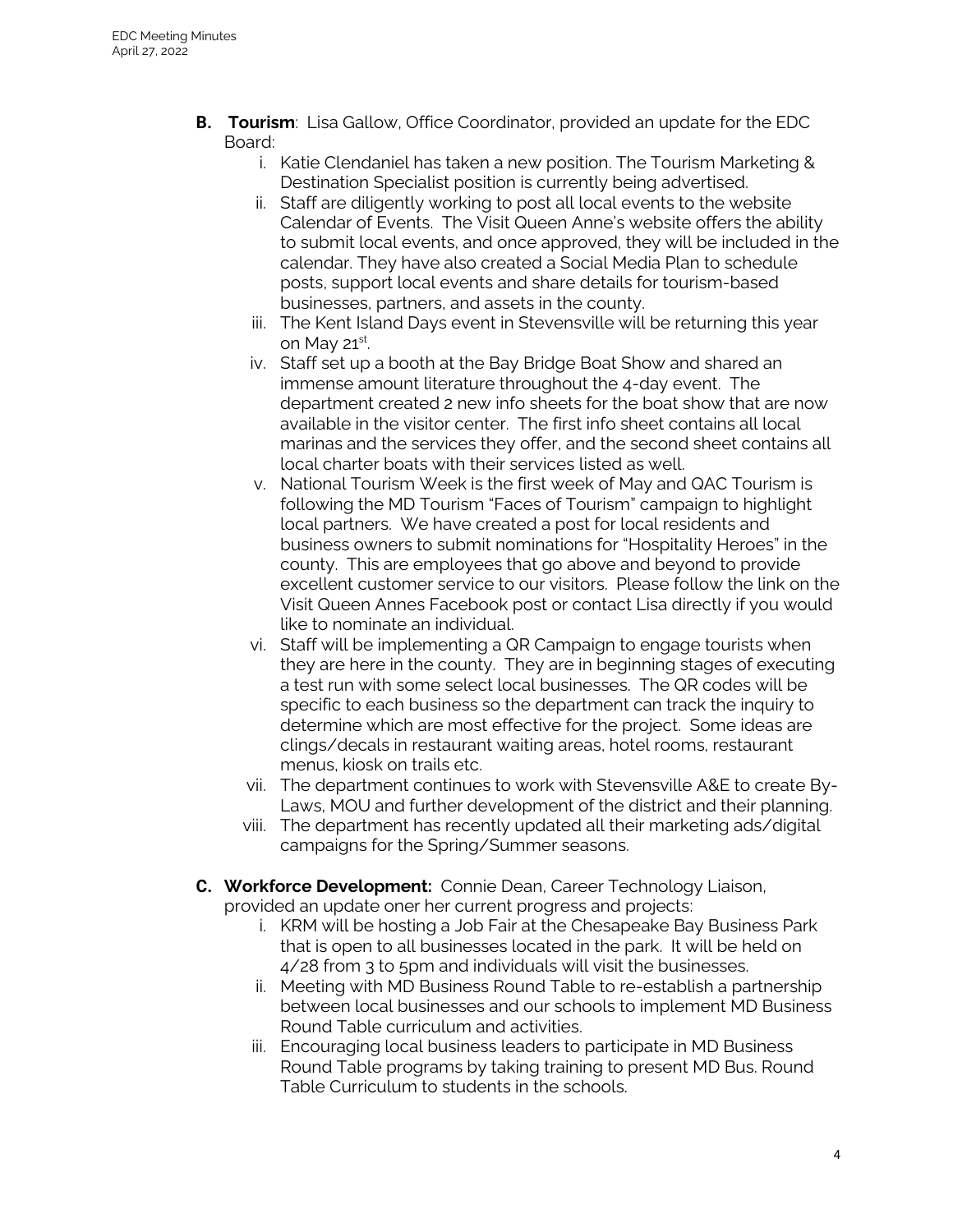- iv. Attended the Junior Achievement event in Salisbury to discuss the addition of QAC and Kent County to the Easter Shore Region. Currently, QAC is not active in the program due to its inclusion in the Central MD region.
- v. Recently hosted a Career Tech/Workforce Dev. Field trip for Sr/Jr students to visit local businesses like Tech Ops, NRL and Hydrasearch.
- vi. Working to promote the Culinary & Marine Programs in the local high schools and continue to receive requests from local restaurants interested in youth apprenticeship program for their businesses.
- vii. Have implemented a Marketing Program with the high school counselors and now have a designated landing page on the Choose Queen Anne's website. Continuing with plans to increase the digital footprint in FY23.
- viii. Still striving toward the goal of implementing a Career Center in the new YMCA in Centreville. The center would include resources, workshops, speakers, and a computer lab.

### **VII. Liaison Reports**

- **A. Kent Narrows Development Foundation:** Gigi Windley, Executive Director provided an update on behalf of the Kent Narrows Development Foundation:
	- i. KNDF will be receiving a \$100,000 grant award from Housing & Community Development for pedestrian safety projects. Funds will supplement the plan that is already in place for the pedestrian wayfinding project which includes reduction of visual clutter related to signs and better focal points.
	- ii. The legislation pertaining to the No Fish Under the Draw Bridge has passed.
	- iii. KNDF is doing additional video pieces with Delmarva Life this Spring and Fall.
	- iv. Kent Narrows has a new Tiki Boat Service introduced at Safe Harbor Marina. It is called Sip Ahoy and will provide boat tours for up to 6 passengers at a time.
	- v. KNDF has turned in all its comments for the Comprehensive Plan. The Foundation suggested that the plan have a better representation of coastal and maritime tourism which was slight compared to the Agritourism coverage. The foundation was disappointed that Capital Improvements Program (CIP) statement that has consistently been included in their Community Plan was removed. Initiating a capital improvements program specific to KN will provide the framework for identifying and funding projects over time to help fulfill the vision of the plan.
- **B. QAC Chamber of Commerce-** Linda Friday, President, provided updates:
	- i. The Chamber has attended several ribbon cutting ceremonies for new businesses. Upcoming ribbon cuttings include: Refill Goodness, UMMS Urgent Care, Libbey's and Bayside Barber Shop in Stevensville.
	- ii. The Chambers annual Golf Tournament will take place on May  $12<sup>th</sup>$  and there are still some spots left for teams if anyone is interested.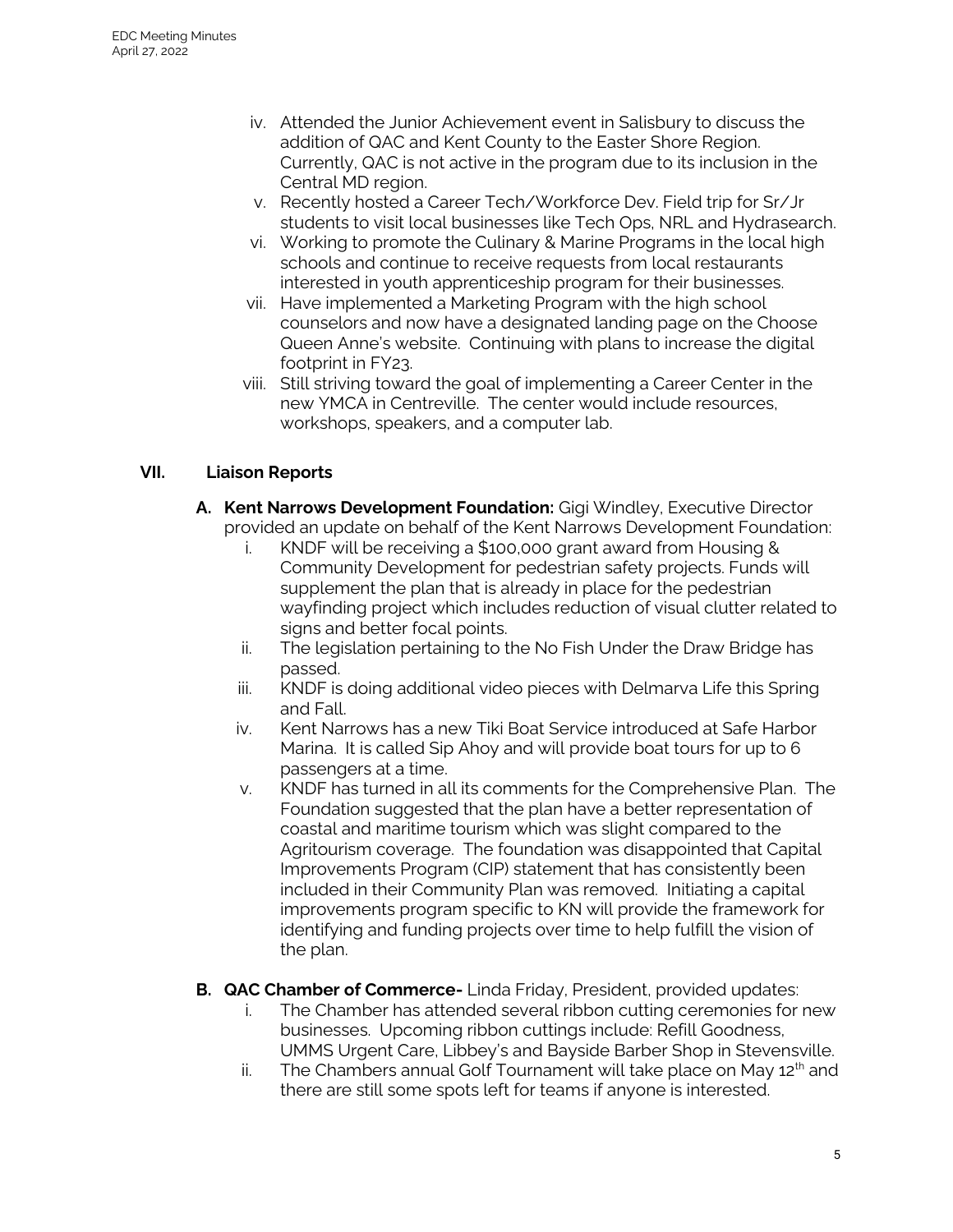- iii. The Chamber will be hosting a Regional Mixer on May 18th to include 5 county Chamber at Chesapeake College from 5:30 to 7:30.
- iv. The Chamber and QAC Economic Development met with the Town Council in Centreville to discuss their needs and the appropriate support required to meet their goals.
- v. COC around the state have been working with Legislators. To implement Health Care for small businesses. They are hoping to offer this by next July to businesses that have under 10 employees. The stipulation would be that the business would have to be a member of the Chamber.
- **C. Chesapeake College**: Dave Harper, VP of Workforce & Academic Programs at Chesapeake College provided an update:
	- i. QAC Roads Department has reached out to Chesapeake College for support with CDL training.
	- ii. Hosting Skilled Trade Program Advisory Dinner for Business Industry Leaders. The objective is to directly inform and give program details to include lab spaces, equipment, and curriculum to ensure the experience students are receiving is best suited for the business needs.
- **D. QAC Planning and Zoning**-Steve Johnson, Planner with QAC Planning and Zoning, provided an update stating that the status of active projects had not changed.
- **E. MD Department of Commerce-** Nancy LaJoice, Sr. Business Development Representative, shared an update.
	- i. During the legislation session some changes were made to the More Jobs for Marylanders Tax Credit, and she will provide more details later.
	- ii. The \$50M going to 5 regional councils was approved in the budget. Dept. of Commerce is working on creating the application and anticipates it coming out next month. The Upper Shore and Mid Shore Regional Councils will each get 10 million and they are working on ways in which to disperse the funds.
- **F. Town of Centreville-** Paige Tilghman, Economic Development Director, shared an update for the Town of Centreville.
	- i. Water and Sewer continues to be an issue and the wastewater treatment plant needs to be renovated and refurbished,
	- ii. The Town and Planning Commission continue to work on the Comprehensive Plan.
	- iii. The Centreville Town Council granted the Carter Farm Agrihood Project conditional approval of its planned unit development application.
	- iv. YMCA is going through permitting process and moving forward with progress.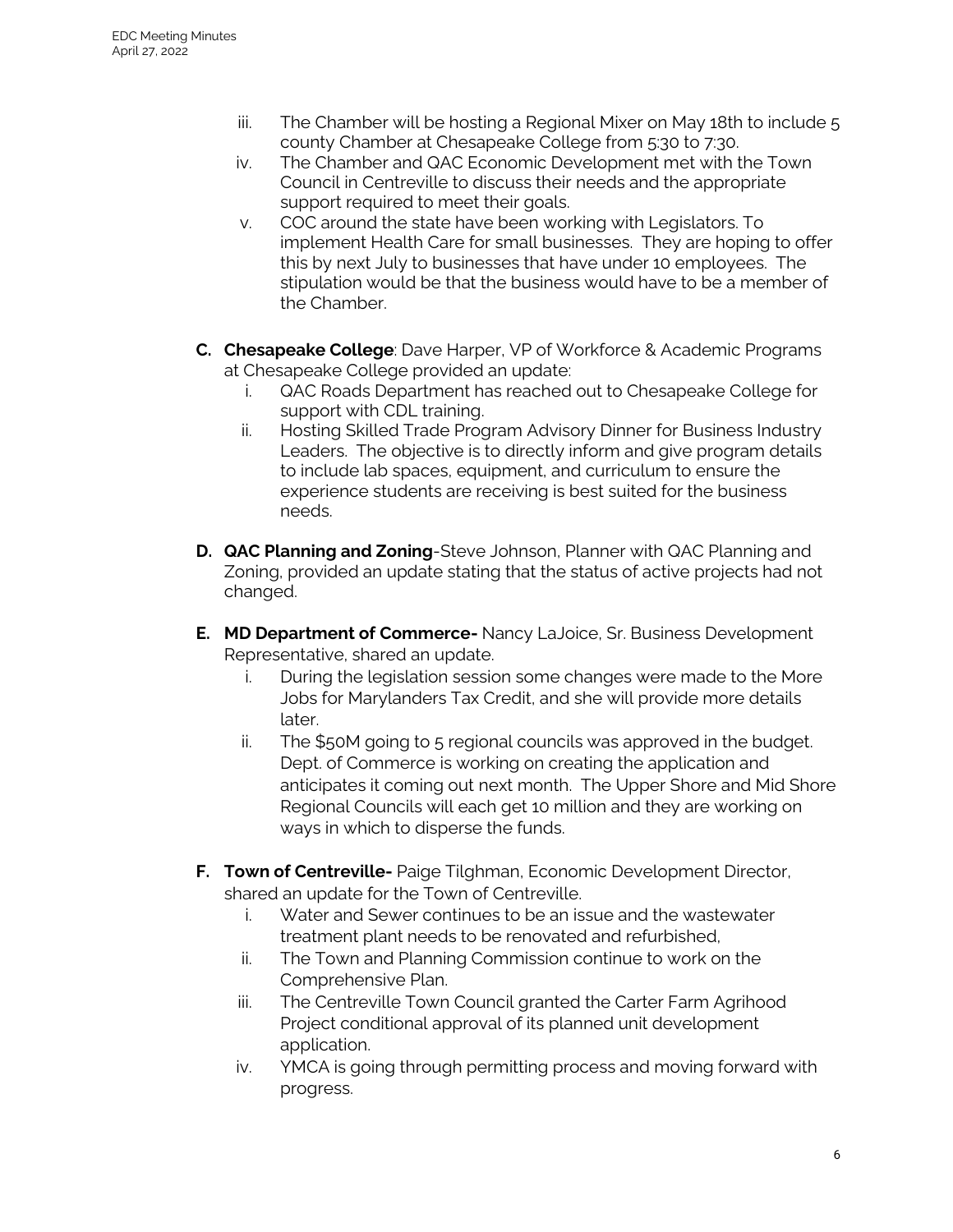- v. Centreville Business Park has a 38,000-flex space under development. They will work with the ED Dept. to gauge some of the business interest in the park.
- vi. Drink MD will be held downtown on June  $18<sup>th</sup>$  this year.
- vii. Ms. Tilghman attended the MEDA Conference in Cambridge.
- viii. The Rotary Club will once again install the Flags for Heroes for Memorial Day. You may sponsor a flag through Centreville Rotary and all proceeds will benefit The Rotary House which is a house for woman and children that are victims of domestic violence.
- **G. Upper Shore Workforce Investment Board-** Dan Schneckenburger, Exec. Director, provided an update.
	- i. The Upper Shore Facebook page has lists of available jobs**.**
	- ii. Mr. Schneckenburger emphasized the great relationship that the board has with Chesapeake College.
	- iii. He had a meeting with Innovative Electric Contractors to discuss their desire to utilize the Apprenticeship Program on the Lower Shore with the intent to eventually incorporate the Upper Shore.
	- iv. General Assembly passed bill for Paid Leave Requirement for businesses with 15 or more employees. He thinks this should get familiar with this and reach out to local businesses to make them aware. He would also advise for the EDC to be prepared for how this could affect local businesses.
- **H. Brian DeMoss, EDC Board Member** Mr. DeMoss shared with the EDC Board that he would like to change his January 26, 2022 vote of support for Ordinance 21-09 Definition of a Shooting Club regarding the Schrader's Outdoor Shooting Range project. Mr. DeMoss stated that after further discussions with surrounding homeowners and other individuals he would like to change his prior vote to NOT support the Text Amendment. He asked EDC Chairman, Jesse Parks, what steps he needed to take to formally change his vote. Mr. Parks said he would follow through to confirm the steps and reply to him with the details.

### **IX. New Business**

**A. QAC Planning & Zoning Proposed Text Amendments-** Stephanie Jones, Senior Planner for QAC Planning & Zoning presented on the 5 proposed text amendments. Ms. Jones shared that any QAC citizen can submit a text amendment request to change to the current county code. The Planning Commission will review and make a recommendation to the County Commissioners who make the ultimate decision if the change will be adopted. The Planning Commission and County Commissioners take the opinion of the EDC and other Boards into consideration when making their decision on the proposed amendments. Because the new Comprehensive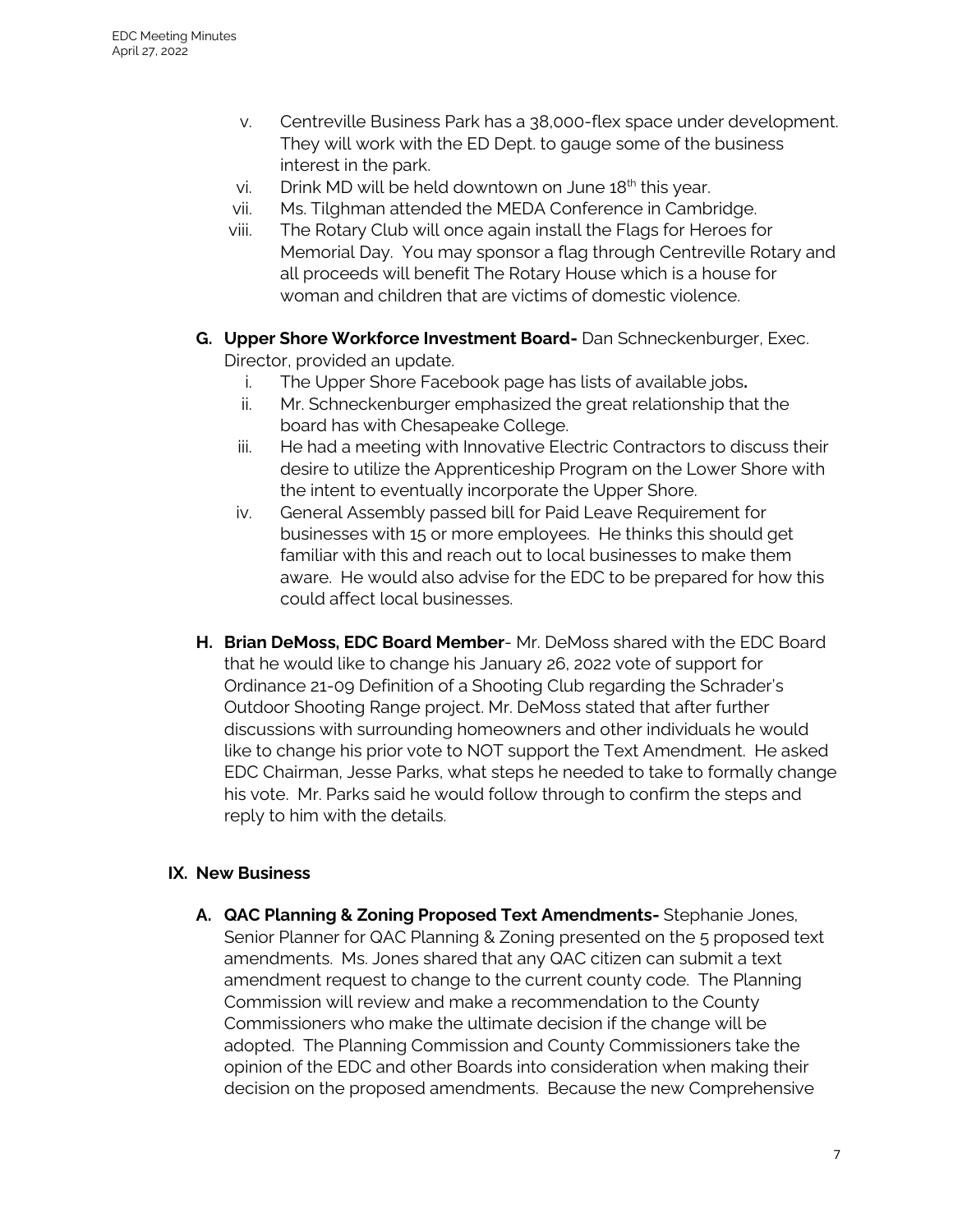Plan is in its final stages for approval and there needs to be alignment between the text amendments and the comp plan, the Planning Commission will wait for the Comp. Plan process to complete before finalizing their decision on the proposed 5 text amendments.

- **B. TACO-22-02**-Submitted by KI Yacht Club-To permit overnight recreational vehicle parking associated with a not-for-profit fraternal organization. Would have to meet the following 6 standards:
	- a) Shall be accessory to and permitted only as apart of bona fide fraternal organization operating as of XXXX (date this provision becomes effective).
	- b) Overnight parking shall not exceed more than 15 recreational vehicles.
	- c) No recreational vehicle may be parked overnight for more than four consecutive days.
	- d) Occupants of the recreational vehicle may stay overnight in the recreational vehicle if they are members or guests of the organization and/or are engaged in an onsite activity.
	- e) No waste disposal facilities are to be located onsite. All waste shall be disposed of by a legal and licensed waste pump and hauling vehicle.
	- f) Shall comply with all other applicable laws and regulations.

The EDC discussed in detail asking Gigi Windley, KNDF Executive Director, if their board had an opinion since KI Yacht Club is located in the Kent Narrows.

Ms. Windley stated the Kent Narrows Development Foundation supports the proposed amendment to Section 18:1-26 of the Queen Anne's County Code regarding RV parking. The following changes are suggested:

Section 5a: Strike the words as part of and replace with "on land owned by a"

Section 5d: Strike the word "guest" and replace it with "member guest".

Brian DeMoss put forth a motion and Heather Bacher seconded the motion to support the Text Amendment 22-02 with the suggested change to Section 5a, striking the words *as part of* and replace with *"on land owned by a"*. With exception for Shelly Gross-Wade who chose to abstain, all board members present voted to support the motion

**C. TACO 22-03**-Submitted by Barry Waterman- To delete Code 18:1-66 Woodlands in its entirety. Mr. Waterman proposes to remove this Woodland Protection Code which essentially regulates the amount of woodland you may or may not remove from a property. He explains that the code is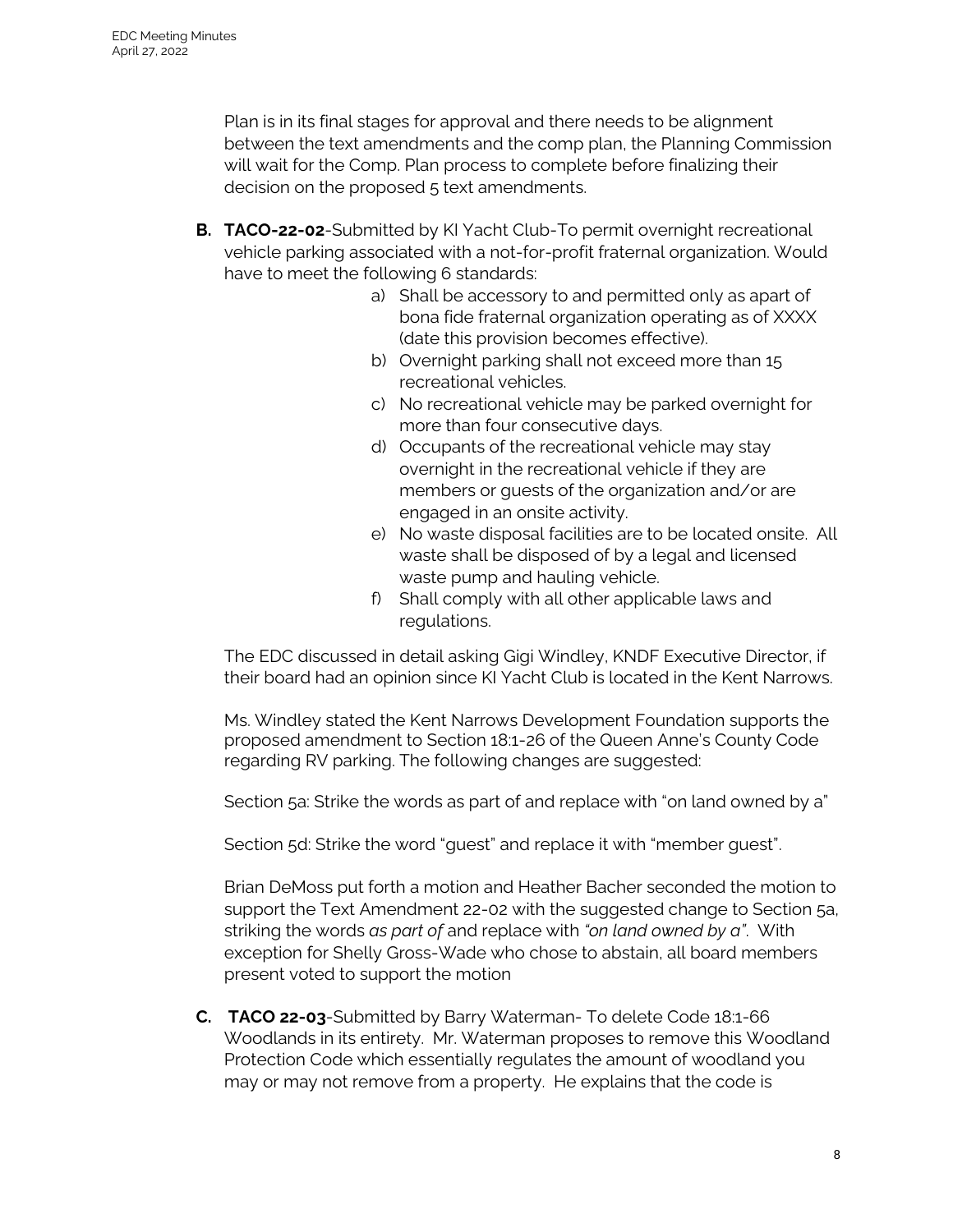confusing and contradictory resulting in sporadic and erratic enforcement over the years.

With the guidance and explanation from Stephanie Jones, the EDC Board discussed this in great length. The EDC Board members were unable to decide and have requested additional information for the board to discuss later.

- **D. TACO-22-05**-Submitted by Lisa P. Schrader-Adding Major Extraction as an Allowable Use, requiring Conditional Use Approval, in the Non-Contiguous Open Space/TDR column under 18:1-12A. After in depth conversation the board decided to wait and discuss this further once they received additional information.
- **E. TACO-22-06** Submitted by William C. Parker, II, ESQ., Parker Counts, P.C.-To Amend Section 18:1-38.1 as follows **(insertion indicated by bold text)** 4)Shall not be permitted on a parcel reconfigured through administrative subdivision for the purpose of adding additional acreage to the area available for utility-scale solar arrays **unless such administrative subdivision involves the reconfiguration of a platted residential subdivision that is substantially undeveloped but may contain development existing prior to approval of the original subdivision and limited improvements established thereafter**.

Ms. Jones was able to provide detailed information for the EDC Board to fully understand the details of the text amendment and make their decision. On a motion made by Jim Reilly and seconded by Shelly Gross-Wade, all board members present voted unanimously to support the County Commissioners accept the text amendment as written.

- **F. TACO- 22-07** Submitted by Jamal's Kent Narrows, LLC. Propose to amend Chapter 18 of the County Code, Article V. Section 18:1-26 Waterfront Village Center (WVC) zoning district standards to apply the "Bonus" provisions in subsection (N) to increase in residential density when redeveloping properties with dilapidated or abandoned structures and sites.
	- **i. Subsection F(1) to permit a maximum density of up to 25 dwellings per acre for redevelopment of properties with dilapidated or abandoned structures and sites**

Chairman, Jesse Parks asked KNDF Executive Director, Gigi Windley to share the opinion of the KNDF Boards Members regarding this proposed Text Amendment. She stated that KNDF supports the petition for the Proposed Text Amendment requesting amendment to the provisions to Chapter 18 of the County Code, Section 18:1-26 Waterfront Village Center (WVC) zoning district standards so long as it is still subject to assurance that the MPDU provisions in the code will apply.